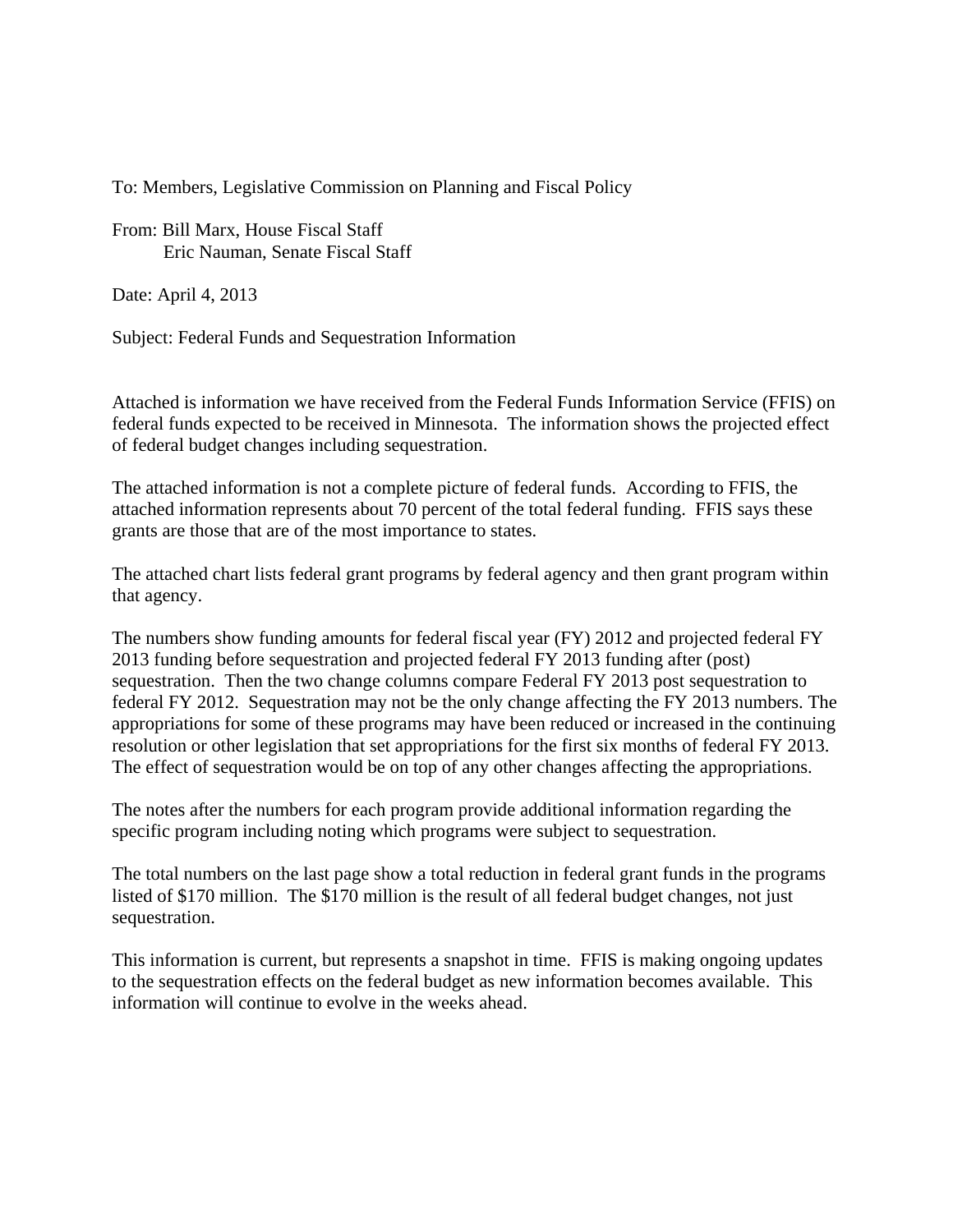## **Federal Funds ‐ Minnesota**

## **The FY 2013 Enacted Budget and Budget Control Act Sequester**

Dollars in thousands, federal fiscal year

Data is from the Federal Funds Information Service (FFIS), The VIP Series, Vol. 13, No. 1

This data is used with permission from FFIS.

Data is listed by federal agency, grant program name and CFDA (catalog of federal domestic assistance) number.

|                                                        | FY 2012<br><b>Enacted</b> | FY 2013<br>Final | FY 2013<br><b>Post Sequester</b> | Change: FY 2012 to<br>FY 2013 Post-Sequester | Percent<br>Change |  |  |  |
|--------------------------------------------------------|---------------------------|------------------|----------------------------------|----------------------------------------------|-------------------|--|--|--|
| AGRICULTURE - Women. Infants & Children (WIC) (10.557) |                           |                  |                                  |                                              |                   |  |  |  |
|                                                        | 93.373                    | 96.906           | 92.209                           | $-1.164$                                     | $-1.2%$           |  |  |  |

FY 2013 final reflects -2.513% across-the-board rescission in final appropriation.

Final FY 2013 post-sequester column calculated using the Office of Management and Budget's (OMB) final sequester percentages of 5.0% for nondefense discretionary programs and 5.1% for nondefense mandatory programs

| EDUCATION - Title I - Grants to Local Education Agencies (84.010)                                                                                                                                                                                                                                                                                                                                                                                                             |         |         |           |         |
|-------------------------------------------------------------------------------------------------------------------------------------------------------------------------------------------------------------------------------------------------------------------------------------------------------------------------------------------------------------------------------------------------------------------------------------------------------------------------------|---------|---------|-----------|---------|
| 157,485<br>This program receives an advance appropriation. The Department of Education (ED) has indicated that it will take the<br>full sequester amount from FY 2013 current-year funds, so that no reduction is made in school year 2012-2013.<br>Final FY 2013 post-sequester column calculated using the Office of Management and Budget's (OMB) final sequester<br>percentages of 5.0% for nondefense discretionary programs and 5.1% for nondefense mandatory programs. | 152,548 | 144.662 | $-12,823$ | $-8.1%$ |
| <b>EDUCATION - Vocational Rehabilitation - State Grants (84.126)</b><br>48.149<br>Final FY 2013 post-sequester column calculated using the Office of Management and Budget's (OMB) final sequester<br>percentages of 5.0% for nondefense discretionary programs and 5.1% for nondefense mandatory programs.                                                                                                                                                                   | 49,723  | 47,187  | $-962$    | $-2.0%$ |
| <b>EDUCATION - Special Education - Basic State Grant (84.027)</b>                                                                                                                                                                                                                                                                                                                                                                                                             |         |         |           |         |
| 189,532<br>This program receives an advance appropriation. The Department of Education (ED) has indicated that it will take<br>the full sequester amount from FY 2013 current-year funds, so that no reduction is made in school year 2012-2013.<br>Final FY 2013 post-sequester column calculated using the Office of Management and Budget's (OMB) final sequester<br>percentages of 5.0% for nondefense discretionary programs and 5.1% for nondefense mandatory programs. | 189,532 | 180.044 | $-9.488$  | $-5.0%$ |
| <b>EDUCATION - Improving Teacher Quality (84.367)</b>                                                                                                                                                                                                                                                                                                                                                                                                                         |         |         |           |         |
| 33,022<br>This program receives an advance appropriation. The Department of Education (ED) has indicated that it will take<br>the full sequester amount from FY 2013 current-year funds, so that no reduction is made in school year 2012-2013.<br>Final FY 2013 post-sequester column calculated using the Office of Management and Budget's (OMB) final sequester<br>percentages of 5.0% for nondefense discretionary programs and 5.1% for nondefense mandatory programs.  | 32,908  | 31,254  | $-1,768$  | $-5.4%$ |
| <b>EDUCATION - Career and Technical Education State Grants (84.048)</b>                                                                                                                                                                                                                                                                                                                                                                                                       |         |         |           |         |
| 16,961<br>This program receives an advance appropriation. The Department of Education (ED) has indicated that it will take<br>the full sequester amount from FY 2013 current-year funds, so that no reduction is made in school year 2012-2013.<br>Final FY 2013 post-sequester column calculated using the Office of Management and Budget's (OMB) final sequester<br>percentages of 5.0% for nondefense discretionary programs and 5.1% for nondefense mandatory programs.  | 16,685  | 15.834  | $-1.127$  | $-6.6%$ |
| <b>HEALTH &amp; HUMAN SERVICES - Adoption Assistance (93.659)</b>                                                                                                                                                                                                                                                                                                                                                                                                             |         |         |           |         |
| 31,704<br>This program is exempt from sequester under the Budget Control Act, based on section 255 of P.L. 99-177 and<br>subsequent modifications.                                                                                                                                                                                                                                                                                                                            | 33,306  | 33,306  | 1,602     | 5.1%    |
| HEALTH & HUMAN SERVICES - CDC: State and Local Capacity (Bioterrorism) (93.069)                                                                                                                                                                                                                                                                                                                                                                                               |         |         |           |         |

11,303 11,303 10,735 -568 -5.0% Final FY 2013 post‐sequester column calculated using the Office of Management and Budget's (OMB) final sequester percentages of 5.0% for nondefense discretionary programs and 5.1% for nondefense mandatory programs.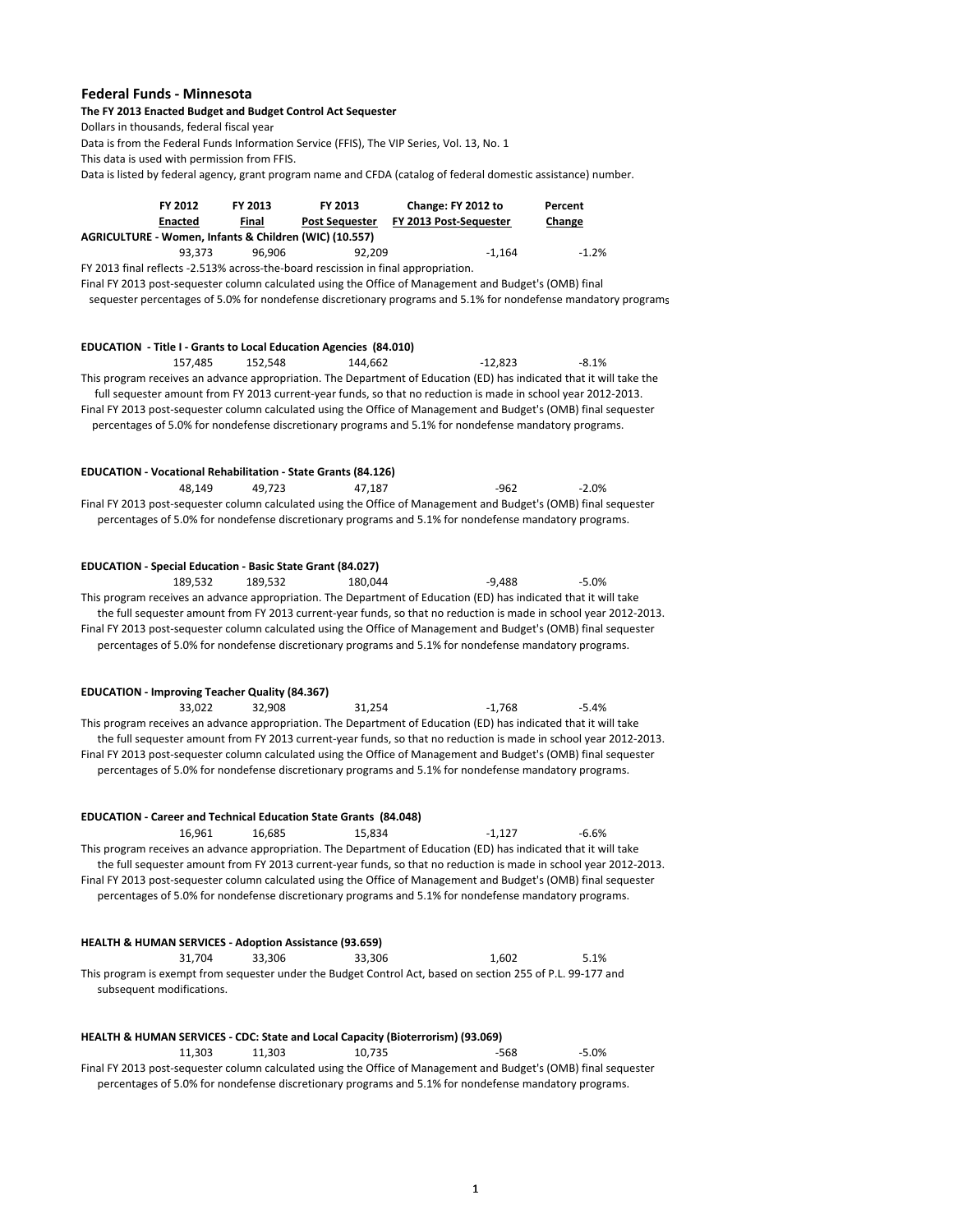## **HEALTH & HUMAN SERVICES ‐ Child Care and Development Block Grant (93.575)** 30,691 31,365 29,821 -870 -2.8% Final FY 2013 post‐sequester column calculated using the Office of Management and Budget's (OMB) final sequester percentages of 5.0% for nondefense discretionary programs and 5.1% for nondefense mandatory programs. **HEALTH & HUMAN SERVICES ‐ Child Care Entitlement ‐ Mandatory and Matching (93.596)** 52,521 52,521 52,521 0 0.0% This program is exempt from sequester under the Budget Control Act, based on section 255 of P.L. 99‐177 and subsequent modifications. **HEALTH & HUMAN SERVICES ‐ Child Support Enforcement (93.563)** 120,382 115,042 115,042 -5,340 -4.4% Allocations reflect federal share of state and local administrative costs and federal incentive payments to states. This program is exempt from sequester under the Budget Control Act, based on section 255 of P.L. 99‐177 and subsequent modifications. **HEALTH & HUMAN SERVICES ‐ Community Services Block Grant (93.569)** 8,113 8,113 7,705 -408 -5.0% Final FY 2013 post‐sequester column calculated using the Office of Management and Budget's (OMB) final sequester percentages of 5.0% for nondefense discretionary programs and 5.1% for nondefense mandatory programs. **HEALTH & HUMAN SERVICES ‐ Consolidated Health Centers (93.224)** 22,394 24,822 24,019 1,625 7.3% Funding levels reflect additional mandatory funding appropriated in the Affordable Care Act (\$1.2 billion in FY 2012, and \$1.5 billion in FY 2013). FY 2013 post‐sequester funding levels calculated by applying a special sequester percentage of 2% to the mandatory portion included in the Affordable Care Act (\$1.5 billion) and 5% to FY 2013 CR funding levels . (per OMB's sequester report) **HEALTH & HUMAN SERVICES ‐ Foster Care (93.658)** 38,938 39,128 39,128 190 0.5% This program is exempt from sequester under the Budget Control Act, based on section 255 of P.L. 99‐177 and subsequent modifications. **HEALTH & HUMAN SERVICES ‐ Head Start (93.600)** 84,053 84,406 80,178 ‐3,875 ‐4.6% Final FY 2013 post‐sequester column calculated using the Office of Management and Budget's (OMB) final sequester percentages of 5.0% for nondefense discretionary programs and 5.1% for nondefense mandatory programs. **HEALTH & HUMAN SERVICES ‐ Low‐Income Home Energy Assistance Program (93.568)** 116,839 116,839 110,961 ‐5,878 ‐5.0% Final FY 2013 post‐sequester column calculated using the Office of Management and Budget's (OMB) final sequester percentages of 5.0% for nondefense discretionary programs and 5.1% for nondefense mandatory programs. **HEALTH & HUMAN SERVICES ‐ Medicaid ‐ Administration (93.778)** 219,035 184,212 184,212 -34,823 -15.9% FY 2012 amounts from May 2012 CMS‐37 report. FY 2013 figures from November 2012 CMS‐37. This program is exempt from sequester under the Budget Control Act, based on section 255 of P.L. 99‐177 and subsequent modifications. **HEALTH & HUMAN SERVICES ‐ Medicaid ‐ Vendor Payments (93.778)** 4,712,882 4,630,957 4,630,957 ‐81,925 ‐1.7% FY 2012 amounts from May 2012 CMS‐37 report. FY 2013 figures from November 2012 CMS‐37. This program is exempt from sequester under the Budget Control Act, based on section 255 of P.L. 99‐177 and

subsequent modifications.

2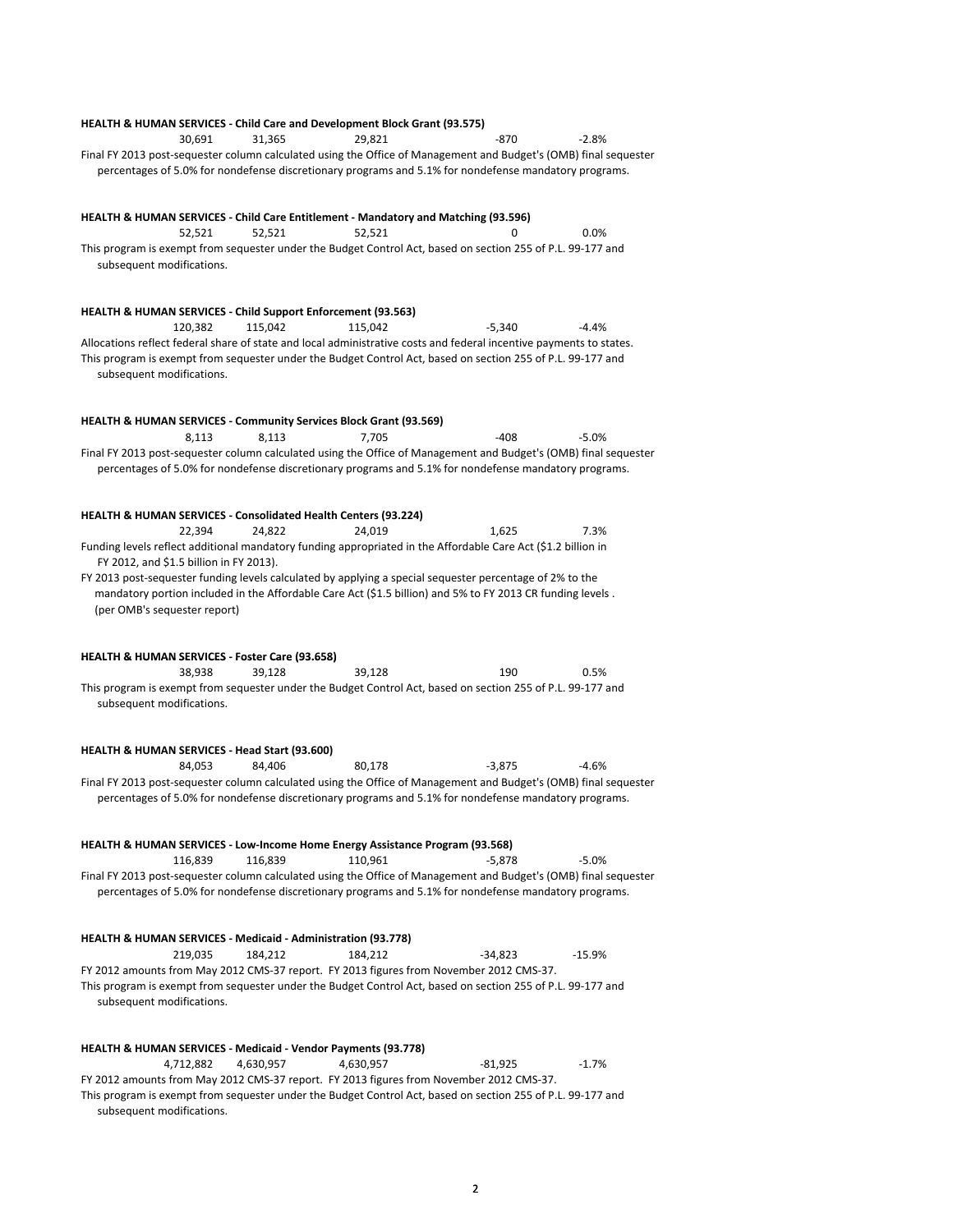| <b>HEALTH &amp; HUMAN SERVICES - Medicare Part D Clawback</b>                                                                                                                                                             |                   |            |          |         |
|---------------------------------------------------------------------------------------------------------------------------------------------------------------------------------------------------------------------------|-------------------|------------|----------|---------|
| $-165,685$                                                                                                                                                                                                                | $-165,600$        | $-165,600$ | 85       | 0.1%    |
| All data reflect FFIS estimates.<br>This program is exempt from sequester under the Budget Control Act, based on section 255 of P.L. 99-177 and                                                                           |                   |            |          |         |
| subsequent modifications.                                                                                                                                                                                                 |                   |            |          |         |
| HEALTH & HUMAN SERVICES - Promoting Safe and Stable Families (93.556)                                                                                                                                                     | 3,455             | 3,279      | -176     | $-5.1%$ |
| 3,455<br>Includes mandatory and discretionary funds. Funds for technical assistance, Indian tribes, state courts, and<br>regional partnerships are included in unallocated.                                               |                   |            |          |         |
| Final FY 2013 post-sequester column calculated using the Office of Management and Budget's (OMB) final sequester<br>percentages of 5.0% for nondefense discretionary programs and 5.1% for nondefense mandatory programs. |                   |            |          |         |
| <b>HEALTH &amp; HUMAN SERVICES - Social Services Block Grant (93.667)</b><br>29,041                                                                                                                                       | 29,011            | 27,532     | $-1,509$ | $-5.2%$ |
| FY 2013 allotments are FFIS estimates based on 2011 population data.<br>Final FY 2013 post-sequester column calculated using the Office of Management and Budget's (OMB) final sequester                                  |                   |            |          |         |
| percentages of 5.0% for nondefense discretionary programs and 5.1% for nondefense mandatory programs.                                                                                                                     |                   |            |          |         |
| HEALTH & HUMAN SERVICES - Children's Health Insurance Program (93.767)                                                                                                                                                    |                   |            |          |         |
| 21,392<br>Amounts exclude performance bonus payments and quality improvements.                                                                                                                                            | 32.308            | 32,308     | 10,916   | 51.0%   |
| This program is exempt from sequester under the Budget Control Act, based on section 255 of P.L. 99-177 and<br>subsequent modifications.                                                                                  |                   |            |          |         |
| <b>HEALTH &amp; HUMAN SERVICES - Substance Abuse and Prevention Block Grant (93.959)</b><br>25,316                                                                                                                        | 25,316            | 24,042     | $-1,274$ | $-5.0%$ |
| Includes Red Lake Tribal amount.                                                                                                                                                                                          |                   |            |          |         |
| Final FY 2013 post-sequester column calculated using the Office of Management and Budget's (OMB) final sequester<br>percentages of 5.0% for nondefense discretionary programs and 5.1% for nondefense mandatory programs. |                   |            |          |         |
| HEALTH & HUMAN SERVICES - Temporary Assistance for Needy Families (93.558)                                                                                                                                                |                   |            |          |         |
| 263,434<br>State allocation reflects family assistance grants.                                                                                                                                                            | 263,434           | 263,434    | 0        | 0.0%    |
| This program is exempt from sequester under the Budget Control Act, based on section 255 of P.L. 99-177 and<br>subsequent modifications.                                                                                  |                   |            |          |         |
| <b>HOMELAND SECURITY - State Homeland Security Grant Program (97.073)</b>                                                                                                                                                 |                   |            |          |         |
|                                                                                                                                                                                                                           | 2,801 2,856 2,715 |            | -86      | 3.1%    |
| The FY 2012 enacted budget provided \$1.350 billion for several programs, with earmarks of \$50 million for<br>Operation Stonegarden and \$231.7 million for training and technical assistance. Remaining funds were      |                   |            |          |         |
| allocated among 11 programs, including SHSGP, based on risk rather than formula.<br>FY 2013 final reflects -0.092% across-the-board rescission in final appropriation.                                                    |                   |            |          |         |
| Final FY 2013 post-sequester column calculated using the Office of Management and Budget's (OMB) final sequester<br>percentages of 5.0% for nondefense discretionary programs and 5.1% for nondefense mandatory programs. |                   |            |          |         |
| HUD & IDEPENDENT AGENCIES - Community Development Block Grant (CDBG) - Entitlement (14.218)                                                                                                                               |                   |            |          |         |
| 30,302                                                                                                                                                                                                                    | 30,302            | 28,778     | $-1,524$ | $-5.0%$ |
| Final FY 2013 post-sequester column calculated using the Office of Management and Budget's (OMB) final sequester<br>percentages of 5.0% for nondefense discretionary programs and 5.1% for nondefense mandatory programs. |                   |            |          |         |
| HUD & INDEPENDENT AGENCIES - Community Development Block Grant (CDBG) - Non-Entitlement (14.228)<br>16,736                                                                                                                | 16,736            | 15,894     | $-842$   | $-5.0%$ |
| Final FY 2013 post-sequester column calculated using the Office of Management and Budget's (OMB) final sequester<br>percentages of 5.0% for nondefense discretionary programs and 5.1% for nondefense mandatory programs. |                   |            |          |         |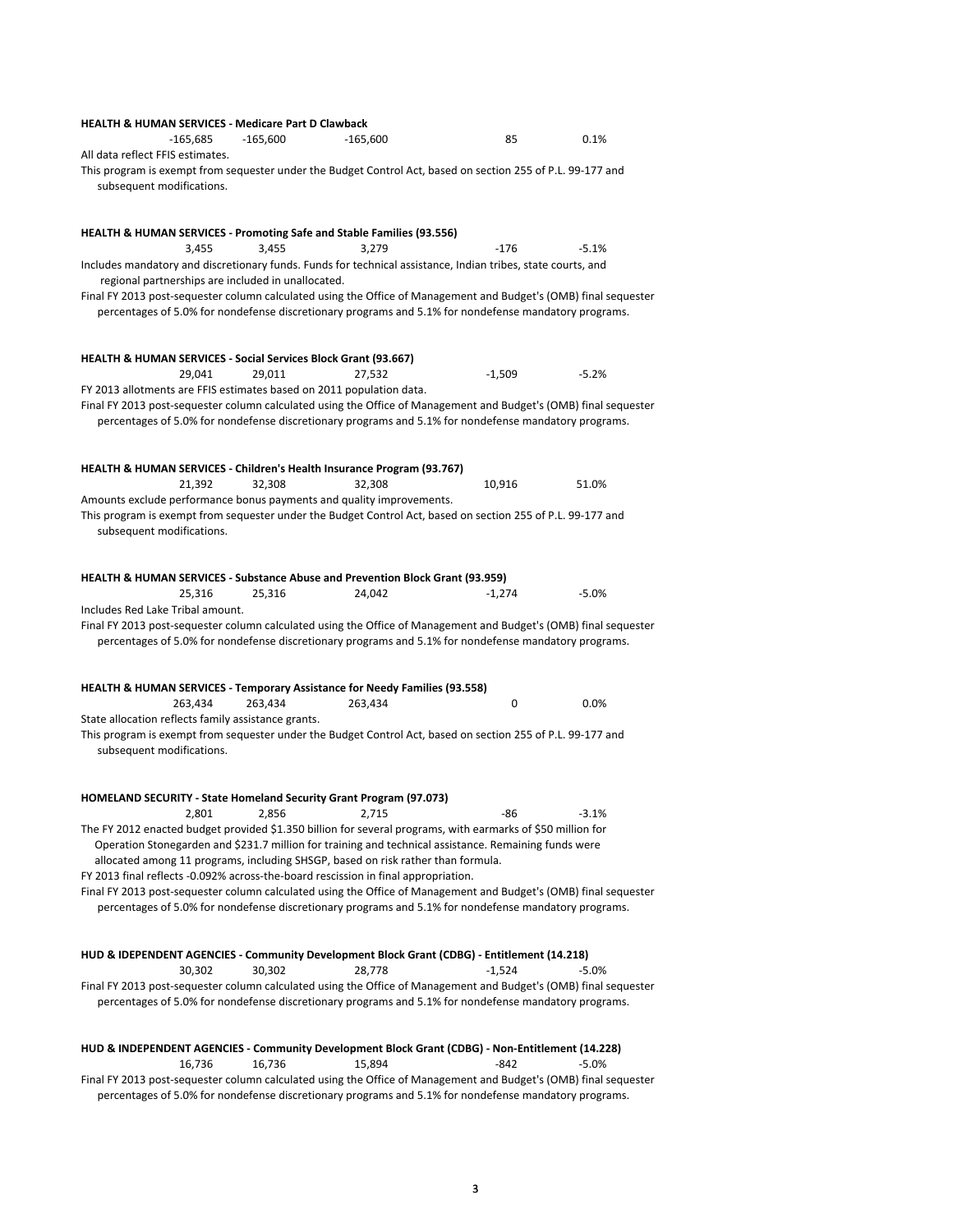|                                                                |        |        | HUD & INDEPENDENDENT AGENCIES - EPA - Clean Water SRF (66.458)                                                                                                                                                            |          |          |
|----------------------------------------------------------------|--------|--------|---------------------------------------------------------------------------------------------------------------------------------------------------------------------------------------------------------------------------|----------|----------|
|                                                                | 26,239 | 25.977 | 24,657                                                                                                                                                                                                                    | $-1,582$ | $-6.0%$  |
|                                                                |        |        | Final FY 2013 post-sequester column calculated using the Office of Management and Budget's (OMB) final sequester<br>percentages of 5.0% for nondefense discretionary programs and 5.1% for nondefense mandatory programs. |          |          |
|                                                                |        |        |                                                                                                                                                                                                                           |          |          |
| HUD & INDEPENDENT AGENCIES - EPA - Drinking Water (66.468)     | 15,062 | 14,911 | 14,153                                                                                                                                                                                                                    | $-909$   | $-6.0%$  |
|                                                                |        |        | Final FY 2013 post-sequester column calculated using the Office of Management and Budget's (OMB) final sequester<br>percentages of 5.0% for nondefense discretionary programs and 5.1% for nondefense mandatory programs. |          |          |
|                                                                |        |        |                                                                                                                                                                                                                           |          |          |
| JUSTICE - State Criminal Alien Assistance Program (16.606)     |        |        |                                                                                                                                                                                                                           |          |          |
|                                                                | 1,334  | 1,390  | 1,323                                                                                                                                                                                                                     | $-11$    | $-0.8%$  |
| Figures include state and local allocations.                   |        |        | FY 2013 final reflects -1.877% across-the-board rescission in final appropriation.                                                                                                                                        |          |          |
|                                                                |        |        | Final FY 2013 post-sequester column calculated using the Office of Management and Budget's (OMB) final sequester                                                                                                          |          |          |
|                                                                |        |        | percentages of 5.0% for nondefense discretionary programs and 5.1% for nondefense mandatory programs.                                                                                                                     |          |          |
| <b>JUSTICE - Justice Assistance Grants (16.738)</b>            |        |        |                                                                                                                                                                                                                           |          |          |
|                                                                | 2,904  | 3,022  | 2,876                                                                                                                                                                                                                     | -28      | $-1.0%$  |
| Figures include only state allocations.                        |        |        |                                                                                                                                                                                                                           |          |          |
|                                                                |        |        | FY 2012 enacted funding excludes \$100 million for presidential nominating conventions.                                                                                                                                   |          |          |
|                                                                |        |        | FY 2013 final reflects -1.877% across-the-board rescission in final appropriation.                                                                                                                                        |          |          |
|                                                                |        |        | Final FY 2013 post-sequester column calculated using the Office of Management and Budget's (OMB) final sequester                                                                                                          |          |          |
|                                                                |        |        | percentages of 5.0% for nondefense discretionary programs and 5.1% for nondefense mandatory programs.                                                                                                                     |          |          |
|                                                                |        |        | LABOR - Workforce Investment Act (WIA) - Adult Employment and Training (17.258)                                                                                                                                           |          |          |
|                                                                | 9,135  | 8,931  | 8,484                                                                                                                                                                                                                     | -651     | $-7.1%$  |
|                                                                |        |        | Funding levels reflect program years rather than fiscal years. The Department of Labor has indicated that it will                                                                                                         |          |          |
|                                                                |        |        | apply the full sequester amount to the base portion of program year (PY) 2013 funds.                                                                                                                                      |          |          |
|                                                                |        |        | Final FY 2013 post-sequester column calculated using the Office of Management and Budget's (OMB) final sequester                                                                                                          |          |          |
|                                                                |        |        | percentages of 5.0% for nondefense discretionary programs and 5.1% for nondefense mandatory programs.                                                                                                                     |          |          |
|                                                                |        |        |                                                                                                                                                                                                                           |          |          |
| LABOR - Dislocated Workers (17.260)                            |        |        |                                                                                                                                                                                                                           |          |          |
|                                                                | 12,016 | 10,190 | 9,680<br>Funding levels reflect program years rather than fiscal years. The Department of Labor has indicated that it will                                                                                                | $-2,336$ | $-19.4%$ |
|                                                                |        |        | apply the full sequester amount to the base portion of program year (PY) 2013 funds.                                                                                                                                      |          |          |
|                                                                |        |        | Final FY 2013 post-sequester column calculated using the Office of Management and Budget's (OMB) final sequester                                                                                                          |          |          |
|                                                                |        |        | percentages of 5.0% for nondefense discretionary programs and 5.1% for nondefense mandatory programs.                                                                                                                     |          |          |
|                                                                |        |        |                                                                                                                                                                                                                           |          |          |
| LABOR - Employment Services State Grants (17.207)              |        |        |                                                                                                                                                                                                                           |          |          |
|                                                                | 11,869 | 11,696 | 11,108                                                                                                                                                                                                                    | $-761$   | $-6.4%$  |
| Funding levels reflect program years rather than fiscal years. |        |        |                                                                                                                                                                                                                           |          |          |
|                                                                |        |        | Final FY 2013 post-sequester column calculated using the Office of Management and Budget's (OMB) final sequester                                                                                                          |          |          |
|                                                                |        |        | percentages of 5.0% for nondefense discretionary programs and 5.1% for nondefense mandatory programs.                                                                                                                     |          |          |
|                                                                |        |        | LABOR - Unemployment Insurance - State Administration (17.225)                                                                                                                                                            |          |          |
|                                                                | 49,536 | 48,921 | 46,412                                                                                                                                                                                                                    | $-3,124$ | $-6.3%$  |
|                                                                |        |        | Final FY 2013 post-sequester column calculated using the Office of Management and Budget's (OMB) final sequester                                                                                                          |          |          |
|                                                                |        |        | percentages of 5.0% for nondefense discretionary programs and 5.1% for nondefense mandatory programs.                                                                                                                     |          |          |
|                                                                |        |        |                                                                                                                                                                                                                           |          |          |
|                                                                | 10,523 | 10,382 | LABOR - Workforce Investment Act (WIA) - Youth Activities (17.259)<br>9,860                                                                                                                                               | -663     | $-6.3%$  |
| Funding levels reflect program years rather than fiscal years. |        |        |                                                                                                                                                                                                                           |          |          |
|                                                                |        |        | Final FY 2013 post-sequester column calculated using the Office of Management and Budget's (OMB) final sequester                                                                                                          |          |          |
|                                                                |        |        | percentages of 5.0% for nondefense discretionary programs and 5.1% for nondefense mandatory programs.                                                                                                                     |          |          |

4